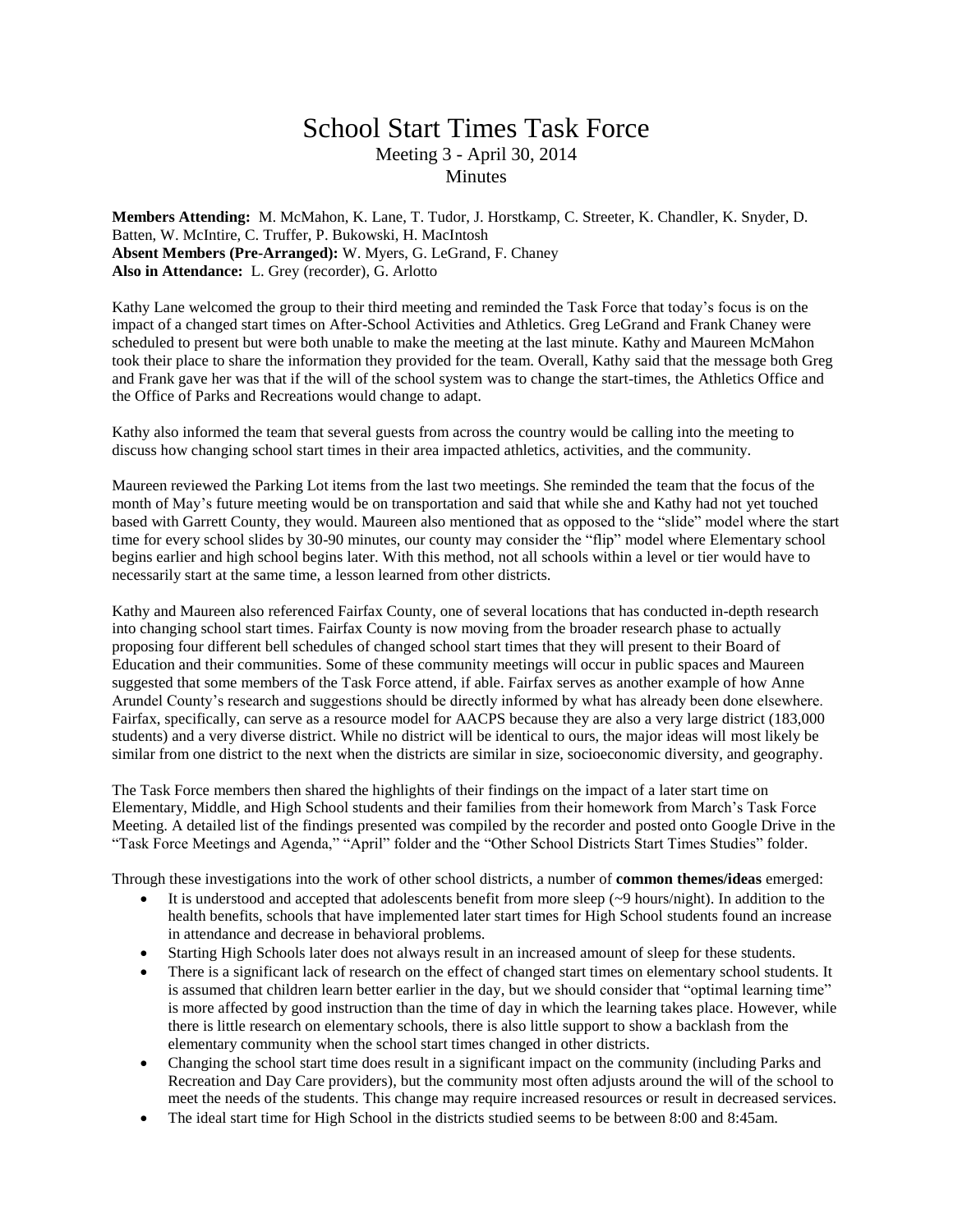It is essential to include stakeholder feedback when planning and recommending a change to the school start time. This community engagement piece requires "boots on the ground" and must engage parents. It is important for all stakeholders to understand the complete impact that the change will have on students, regardless of school level.

The remainder of the meeting was spent speaking with guests from across the country who have changed their high school start times to later so that students could sleep longer. The first three people below are from these districts and all were involved in the Minnesota research study (University of Minnesota, 2014) related to starting school later. These guests called in to discuss their experience with changing school start times. The Task Force spoke with:

- Mike Hansen, *Activities Director*, Jackson Hole, WY—his district (25,000 students) had been implementing a later start time for two years (originally 7:40 now 8:55 for HS students)
- John Hinzman, *Activities Director*, East Ridge High School, MN
- Frank Lee, *Activities Director*, Fairview High School, Boulder CO
- Dr. Owens, *Director of Sleep Medicine*, Children's National Medical Center, MD

Each guest speaker was able to provide valuable insight and answer questions from the Task Force about the implementation process. While each person was able to give a unique perspective, they all echoed many of the same observations made by the Task Force. A detailed report of their comments is posted on the Google Drive in both the April Agenda folder and the "Other School Districts Start Times Studies Folder." Some of the highlights of these guests' comments include:

- Starting high school later gives students more time to sleep and increases attendance while decreasing behavioral issues and some other health concerns.
- A challenge of starting school later is adjusting school schedules for athletes. Many students, and in some cases teachers working as coaches, need to leave before the end of the school day to get to practice or a game on time. This results in decreased classroom instruction. To combat this challenge, some schools have implemented a "zero hour" class that meets before the start of school (resulting in an adjusted student and teaching schedule). The guests noted that Zero Period offers time to offset problems with athletics that can occur later in the day, but it does mean that some students, often athletes, are still coming in early and getting less sleep.
- Changing school start times has had an impact on the athletics fields and community Park and Recreation facilities, but the community has adjusted. Sometimes the schools' athletic practice times were shortened and other times the Rec & Parks' sports practice times were shortened.
- The most common concerns/complaints from parents are the lengthened day for students participating in activities and an original lack of understanding on how the change in school day would affect their student. *NOTE: It was noted by the guests that many community meetings with all stakeholders would have helped all to understand impacts of students' lives at all elementary, middle, and high school levels.*
- There are less out-of-school work hours available for high school students unless they take advantage of early release.
- Transportation is not provided to before-school (zero-hour) classes or activities.
- Keeping the stakeholder community involved is essential to the success of changing start times.
- In order to make a meaningful change you must have the support of the superintendent and the board.

*NOTE: These bulleted items above reflect the experience and opinions of the guests invited to speak during this meeting.*

After the Q&A session with the guest speakers, Kathy reminded the team that they were quickly approaching the September 2014 deadline to present a report to the Board of Education that gives Start School Later options. Because Fairfax County is two steps ahead, the Task Force will use the models presented by Fairfax County as good resources for initial models for us to consider.

Maureen and Kathy said that they would also send out a survey to gather further ideas from the Task Force on the major topics discussed during this evening's discussions.

May's meeting will be an extended meeting (4:30-7:30) focused on Transportation. The Task Force will hear information from a contractor currently working with the Office of Transportation on possible software options that